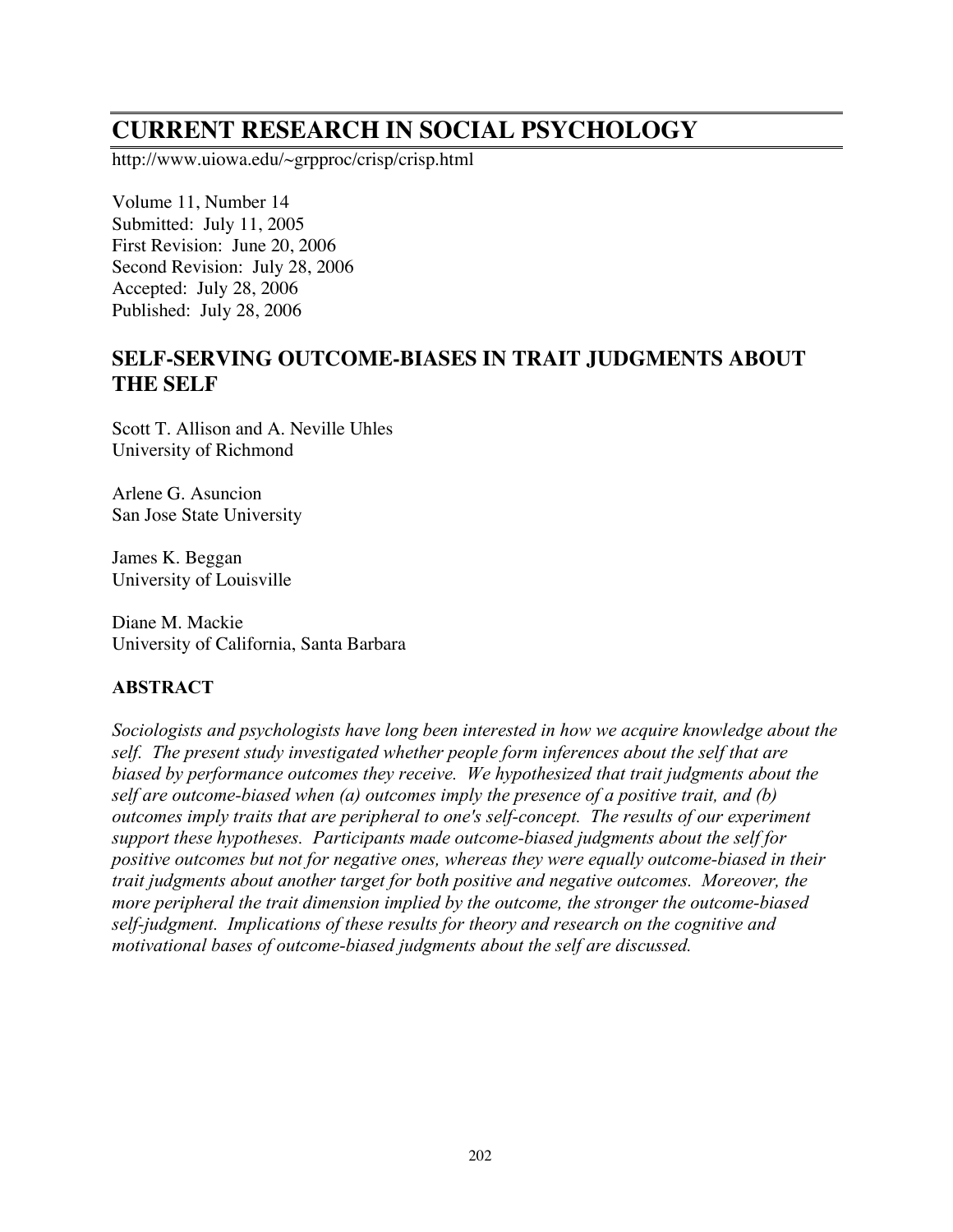### **INTRODUCTION**

Although a large body of work has shown that people are quick to draw outcome-biased dispositional inferences about others (see Allison, Mackie, & Messick, 1996, for a review), little research has explored how resistant one's self-image is to the outcomes of one's own behavior. The purpose of the present research was to determine whether perceivers display an oversensitivity to their own behavioral outcomes (particularly the positive ones) in the process of reaching conclusions about their own traits.

Historically, social psychologists have been more preoccupied with the processes underlying perceivers' use of behavior in making social judgments than with the processes underlying perceivers' use of the outcomes of behavior (Gilbert, 1989; Gilbert & Malone, 1995; Heider, 1958; Jones, 1979; Jones & Harris, 1967; Ross, 1977). In short, research has primarily focused on the tendency of perceivers to display a behavior bias, whereby a behavior is judged to be a reliable reflection of dispositions even when the behavior has been shaped by circumstance. This tendency of people to focus on behavior to infer the dispositions of other has been called the fundamental attribution error (Ross, 1977) or correspondence bias (Gilbert & Malone, 1995).

In a similar vein, a multitude of social psychological studies have revealed the numerous ways in which human judgment is more influenced by the outcomes of behavior than by the behavior itself. Outcomes bias our judgments about who is responsible for them (Walster, 1966), influence our estimates of how foreseeable they should have been (Fischhoff, 1975), bias our perceptions of how much they were deserved (Lerner & Miller, 1978), affect our beliefs about how likely they are to occur in the future (Kahneman & Tversky, 1973), and influence our evaluations of the behaviors that produce them (Baron & Hershey, 1988). Allison et al. (1996) have suggested that whereas behavior may enjoy greater perceptual significance than situations, the outcomes of behavior enjoy greater psychological significance than behavior itself. Behavior may engulf the field, as Heider (1958) noted, but outcomes appear to engulf behavior. The power of outcomes in molding human judgment is derived from the fact that they represent the final consequences of our actions; they are the irrevocable bottom line.

The idea that outcomes reign supreme in the dispositional inference process was demonstrated by Mackie, Ahn, Asuncion, and Allison (2001; Experiment 1). All participants in the study were informed that a teacher answered 70% of the questions correctly on a teacher competency test. Half the participants learned that the criterion for successful performance on the test was 65% (thus the teacher passed), whereas the other half learned that the criterion was 75% (thus she failed). Despite the fact that the teacher's behavior (in the form of her performance on the test) was identical in both conditions, participants judged her as more competent when she passed the test than when she failed.

Mackie et al. (2001; Experiment 2) replicated this finding using a within-subjects design in which participants were informed of two tests taken by the same teacher. Although she answered 70% of the questions correctly on both tests, her outcomes differed due to a change in the criterion for success (a change from either 65% to 75% or the reverse). Participants made outcome-biased judgments about each performance, inferring that she was competent when she passed one of the exams but incompetent when she failed the other. The within-subjects design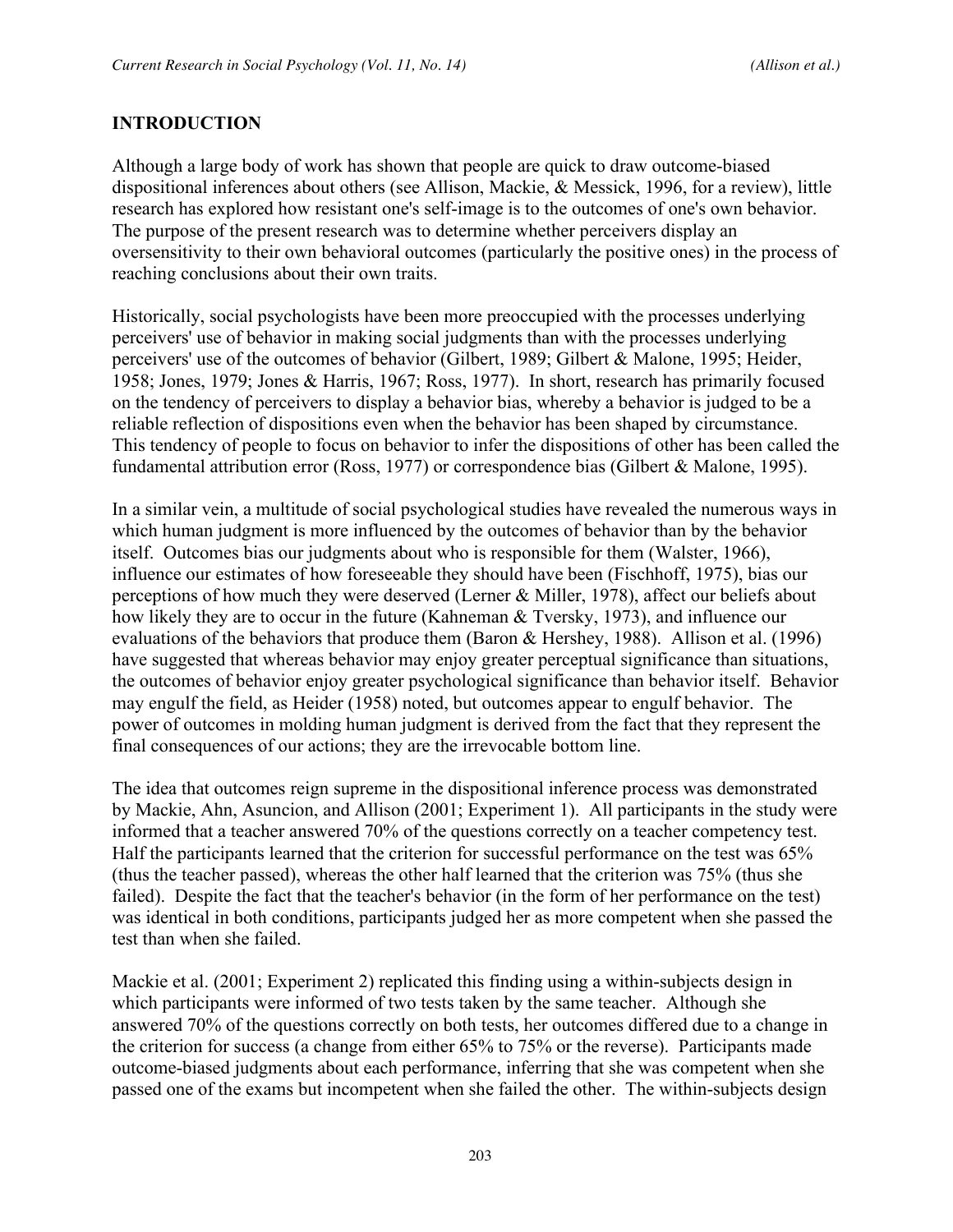represented the most conservative test of the outcome-bias inasmuch as participants made two different trait inferences about the same target despite being aware of the target's invariant behavior and the shift in the outcome criterion. Moreover, participants made these outcomebiased judgments even though they knew that the change in the criterion was made arbitrarily. The results of numerous studies attest to the robustness of this outcome-bias in perceivers' trait inferences about both group and individual targets (Allison & Messick, 1985; Allison, Worth, & King, 1990; Beggan & Allison, 1993; Mackie & Ahn, 1998; Mackie & Allison, 1987; Mackie, Allison, Worth, & Asuncion, 1992a, 1992b; Mackie, Worth, & Allison, 1990; McHoskey & Miller, 1994; Schroth & Messick, 1994).

Although we may be quick to draw outcome-biased judgments about others, there are several theoretical reasons why we should be resistant to making such judgments about ourselves. First, people have access to a wider range of information about themselves than they do about others, such as their own thoughts, feelings, past behavior, and physiological reactions (Andersen  $\&$ Ross, 1984). Second, mental representations of the self are far more elaborate, rich, and complex than are representations of others (Linville & Carlston, 1994). Third, people are motivated to process information about the self in a more systematic manner than information that is not relevant to the self (Chaiken et al., 1989).

At the same time, there are compelling theoretical reasons for proposing that at least two conditions are ripe for producing outcome-biased judgments about the self. First, people may form outcome-biased trait judgments about the self when outcomes suggest the possession of a desirable trait. This hypothesis is consistent with a model of outcome-biased inferences formulated by Mackie and her colleagues (Allison et al., 1996; Mackie & Ahn, 1998; Mackie et al., in press). Drawing heavily from theoretical work on motivated processing (e.g., Klein & Kunda, 1993; Kruglanski, 1989; Kunda, 1987), the model proposes that perceivers' motivational goals often determine the output of the inference process, and that these motivations (such as self-enhancement) direct processing towards achieving a desired outcome. For example, a teacher who passes a competency test after earlier failing it may be motivated to view her success as now revealing self-competency, ignoring the fact that her raw score performance on both tests was nearly the same.

The idea that positive outcomes should play a large role in self-concept formation than negative ones is consistent with the large literature attesting to people's tendency to form self-serving attributions about themselves from their own behavior (Zuckerman, 1979). The classic finding is that people tend to make internal attributions for their successful behaviors and external attributions for their failed behaviors (Bradley, 1978; Miller & Ross, 1975; Knight & Vallacher, 1981). Although these studies have examined attributions resulting from behavior rather than from the outcome of behavior (a very crucial distinction we make) the studies do suggest that people's self-judgments may be biased by the valence of any self-generated event, whether that event is a behavior or an outcome. From these theoretical considerations, and from our more recent work on outcome-biased motivational processing (Allison et al., 1996), we hypothesized that people may readily internalize outcomes implying the presence of a positive trait but may discount outcomes implying their possession of a negative trait.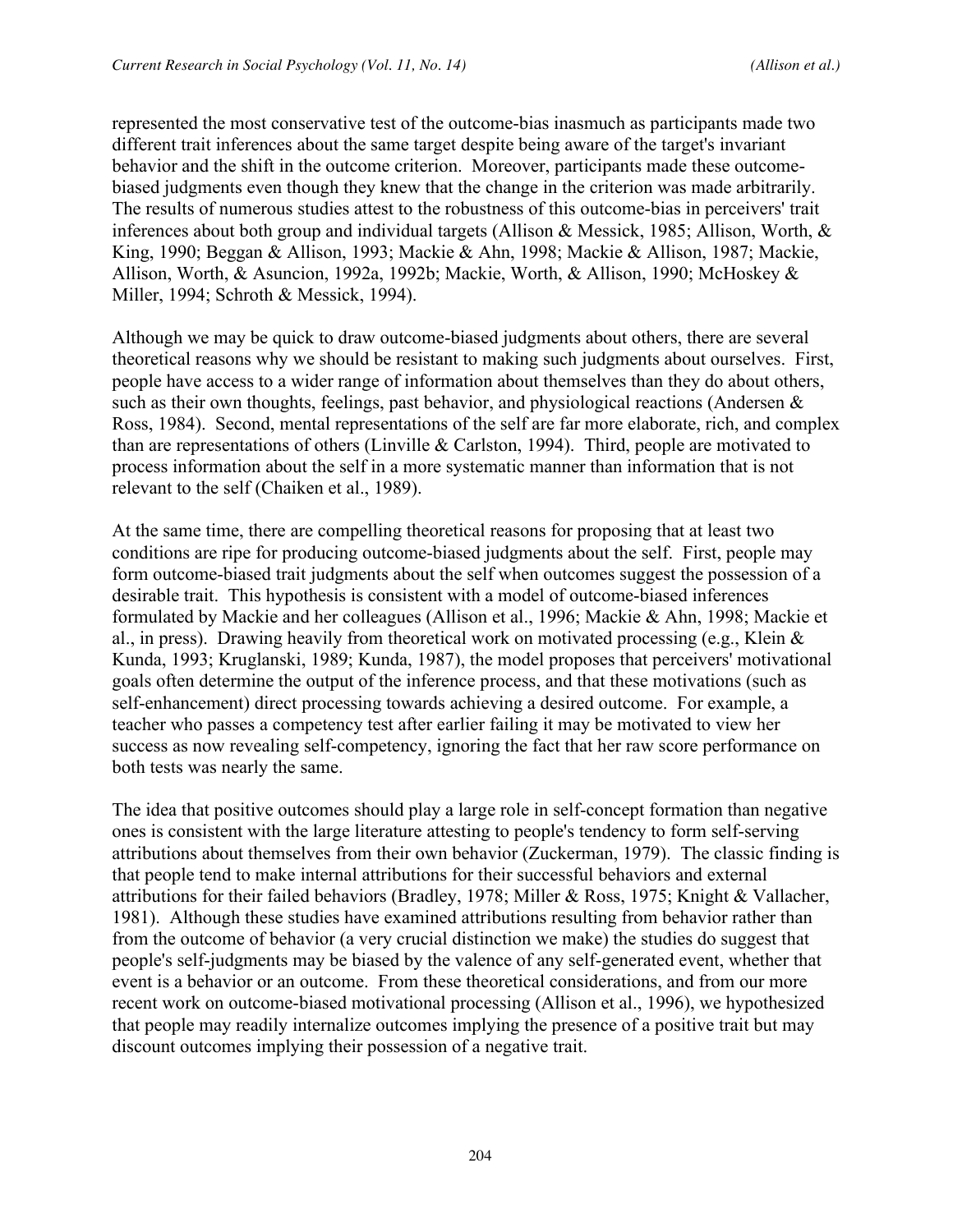We also propose that perceivers may be outcome-biased in their self-judgments to the extent that the trait (or traits) implied by outcomes are not central to their self-concepts. A trait may be peripheral to one's self-image because one is aschematic on the trait dimension (Markus, 1977), because one is uncertain whether one possesses the trait, because one views the trait as unimportant, or because one lacks knowledge about the meaning and implications of possessing the trait. In short, we propose that self-judgments may be biased by outcomes for the same reason that Bem (1972) suggests they are biased by behavior, namely, when people are uncertain where they stand on the trait dimension in question. Outcome information that implies the presence of these peripheral traits may elicit outcome-biased judgments about the self because the information fails to trigger the motivation to process systematically, or because perceivers are unable to assess adequately whether the outcome truly reflects internal dispositions.

The goal of the present experiment was to test these two theoretical propositions. Specifically, we hypothesize that people are more likely to form outcome-biased self-judgments when outcomes are positive rather than negative, and when outcomes imply a peripheral rather than a central trait.

# **METHOD**

# **Participants**

The participants were 86 undergraduates at the University of Richmond who received five dollars each for their participation in the experiment. Participants responded by telephone to an advertisement placed in the campus electronic newsletter. Participants were invited to the laboratory for an evening appointment and were tested individually. Participants ranged in age from 18 to 24; they included 41 males and 45 females. Of the 86 participants, 68 were Caucasian, 10 were African American, 5 were Asian, and 3 chose not to disclose their race. The strong majority of participants (77) identified themselves as middle to upper middle class Americans, while 9 participants chose not to disclose their economic status.

# **Valence of Trait Dimension**

Participants were presented with an outcome implying the presence of the trait broad-minded or narrow-minded. Prior to the study, 33 undergraduates at the University of Richmond were asked to judge the social desirability of broad and narrow-mindedness. These participants were asked, How favorably would you view someone who was broad-minded (or narrow-minded)? Responses were recorded on a 1 (extremely unfavorably) to 9 (extremely favorably) rating scale. The results showed that participants rated a broad-minded individual more favorably  $(M = 6.54)$ than they did a narrow-minded individual ( $M = 3.87$ ),  $F(1, 30) = 11.26$ ,  $p < .01$ .

# **Manipulation of Target Person**

Participants were randomly assigned to either the self or the other condition. Those in the self condition read that they would take a personality test, whereas those in the other condition were informed that they would read about a fellow Richmond student, Chris, who had earlier taken a personality test.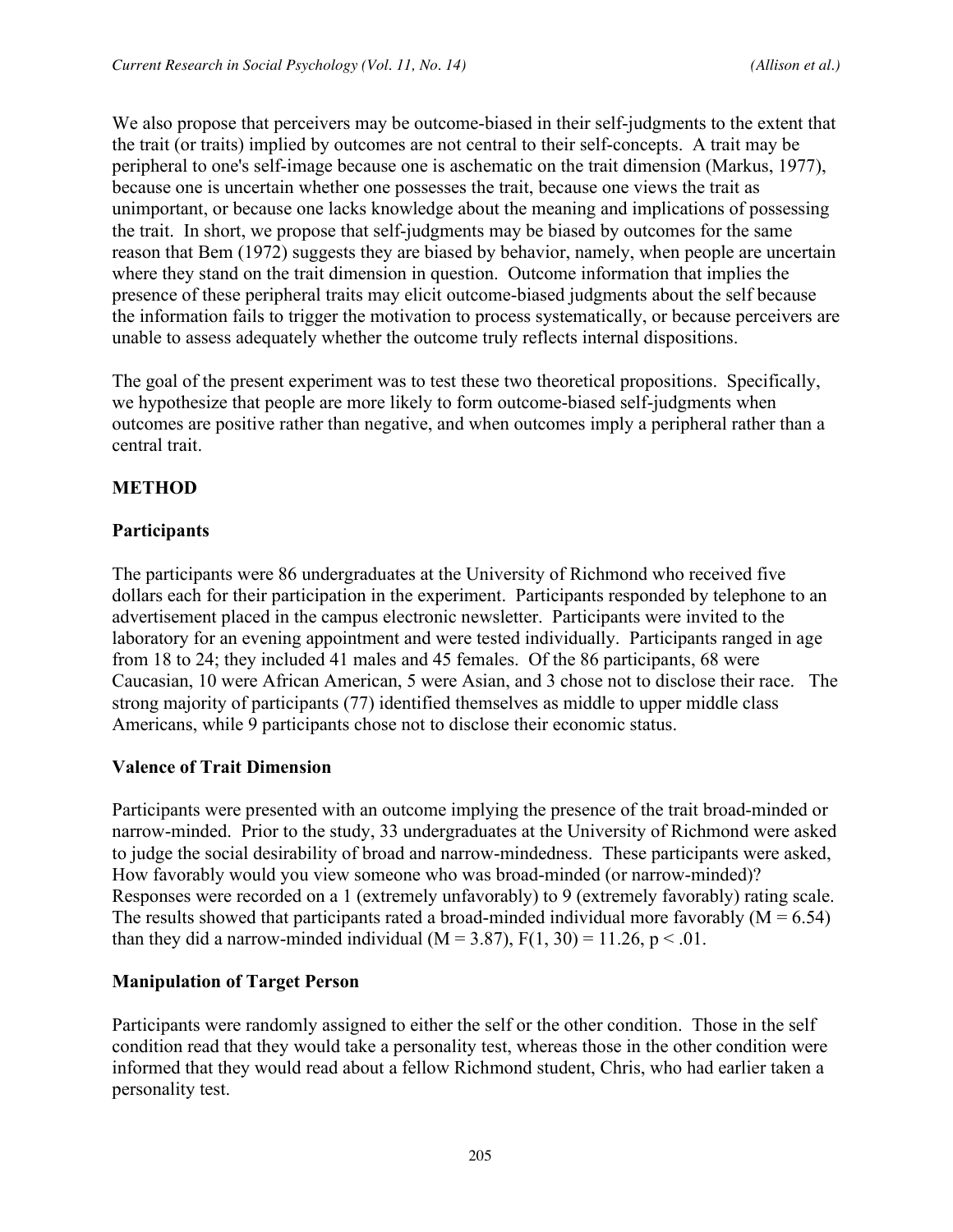Participants in the self condition first received a questionnaire that requested demographic information such as their age, place of birth, major, and level in school. Participants then received a questionnaire asking them to rate themselves on fifteen personality trait dimensions. One of these fifteen was the target trait dimension of broad-minded versus narrow-minded. This trait rating represented a baseline measure of participants' self-rating on the target trait dimension prior to receiving information about the outcome of their performance on the personality test. The rating made on 9 point rating scale where 1 indicated extremely narrow-minded and 9 indicated extremely broad-minded. Participants rated how important each trait dimension was to them and how certain they were that they knew where they stood on each trait dimension. These ratings were also completed using rating scales ranging from 1 (not at all) to 9 (extremely). In the other target condition, participants received a questionnaire that included information about Chris including Chris' age, place of birth, major, and level in school. These items paralleled those given to participants in the self condition. Participants then made the same fifteen baseline ratings about Chris that participants in the self condition made about themselves.

#### **Manipulation of Outcomes and Performance**

After completing the baseline measures, all participants were given a personality test crafted by the experimenters entitled, The Multi Phasic Personality Test, which participants were led to believe assessed people's level of broad and narrow-mindedness. The test required participants to provide open-ended interpretations of numerous geometric shapes and to rate the extent to which those shapes could reasonably represent familiar objects such as houses, butterflies, rakes, leaves, and pillows. Participants were informed that all respondents of the personality test received percentile scores reflecting their performance in relation to other college students in America. Participants were given an example of a respondent who scored in the 58th percentile; this respondent's percentile score indicated that she was more broad-minded than 58 percent of her college student peers nationwide.

Half of the participants read that they (or Chris) had to score in the 65th percentile or higher to be labeled broad-minded, and that scores below this cutoff indicated the trait of narrow-minded. The other half read that they (or Chris) must score in the 75th percentile or higher to be considered broad-minded and that scores below this value indicated the trait of narrow-minded. Participants in the self condition were then given 15 minutes to complete the personality test, whereas those in the other condition read that Chris was given 15 minutes to complete the test.

All participants then learned that they or Chris had scored in the 70th percentile on the test. Thus, half of the participants learned that they (or Chris) had achieved the label of broad-minded (i.e., those who were given the 65th percentile cutoff), while the other half learned that they (or Chris) had achieved the label of narrow-minded (i.e., those who were given the 75th percentile cutoff). Therefore, the experimentally manipulated cutoff score varied the outcome of their personality test, but the performance score itself remained the same in all conditions.

After receiving this feedback about themselves (or Chris), participants were again asked to rate themselves (or Chris) on the trait dimension of narrow-minded versus broad-minded. Participants were also asked to judge how valid a measure of broad-mindedness versus narrowmindedness they believed the test was on a rating scale ranging from 1 (not at all) to 9 (extremely). Moreover, they were asked to indicate which of the two traits (broad versus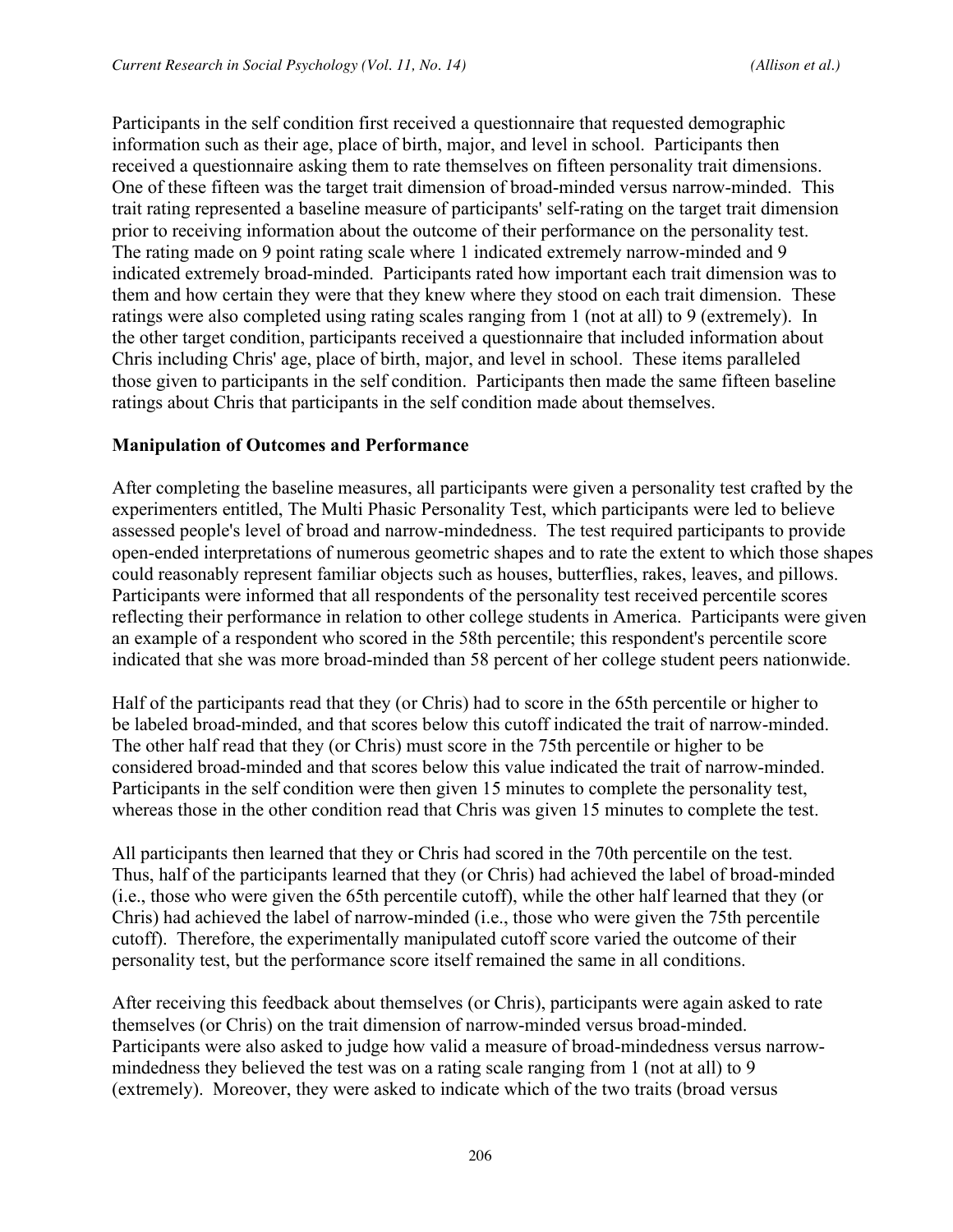narrow-mindedness) was more social desirable and which of t he two traits they would rather have. Participants were then debriefed and excused from the experiment.

#### **RESULTS**

#### **Manipulation Checks**

Participants were asked to recall the criterion that must be met to classified as broad-minded (65th or 75th percentile), the actual score received (70th percentile), and whether the results reflected the trait of broad-minded or narrow-minded. Moreover, participants were asked to define what their 70% percentile raw score indicated in terms of their relative position to their peers on the trait dimension of broad and narrow-mindedness. Six of the 86 participants responded incorrectly to one or more of these items, and these participants' data were discarded.

All 80 of the remaining participants indicated that broad-mindedness was a more socially desirable trait than narrow-mindedness, and all 80 checked a box indicating that they would prefer to be broad-minded rather than narrow-minded.

None of our demographic variables (gender, race, or income), when included as betweensubjects factors in the analyses below, were associated with any statistically significant effects. Hence, our reporting of our results below do not include these variables.

#### **Trait Inferences**

The main question of interest was whether or not participants' trait inferences about themselves or about the other target person were sensitive to the outcome of the personality test. Participants' inferences were submitted to a 2 (target: self, other) x 2 (outcome: broad-minded, narrow-minded) x 2 (time of inference: pre vs. post outcome) ANOVA, with repeated measures on the last factor. The analysis revealed a significant three way interaction,  $F(1, 76) = 4.43$ ,  $p <$ .04. The means associated with this effect, displayed in Table 1, suggest that our participants were outcome-biased in their self-inferences for positive outcomes but not for negative ones. In contrast, participants were outcome-biased in their inferences about Chris for both the positive and the negative outcome. To further understand the nature of this interaction, we analyzed participants' trait inferences separately for the self and for the other target person.

| Table 1. Mean Trait Inferences as a Function of Target, Outcome, and Time. |
|----------------------------------------------------------------------------|
|----------------------------------------------------------------------------|

|                      | Pre Outcome              | Post Outcome | Difference |
|----------------------|--------------------------|--------------|------------|
| Self, Broad-minded   | 6.36(1.16)               | 7.75(0.91)   | $+1.39$    |
| Self, Narrow-minded  | 6.50(1.32)               | 6.32(1.37)   | $-0.18$    |
| Other, Broad-minded  | 5.88(1.91)               | 7.38(1.13)   | $+1.50$    |
| Other, Narrow-minded | $\vert 5.73(0.99) \vert$ | 4.17(1.35)   | $-1.56$    |

Note: High numbers indicate stronger inferences of broad-mindedness. Standard deviations are reported in parentheses.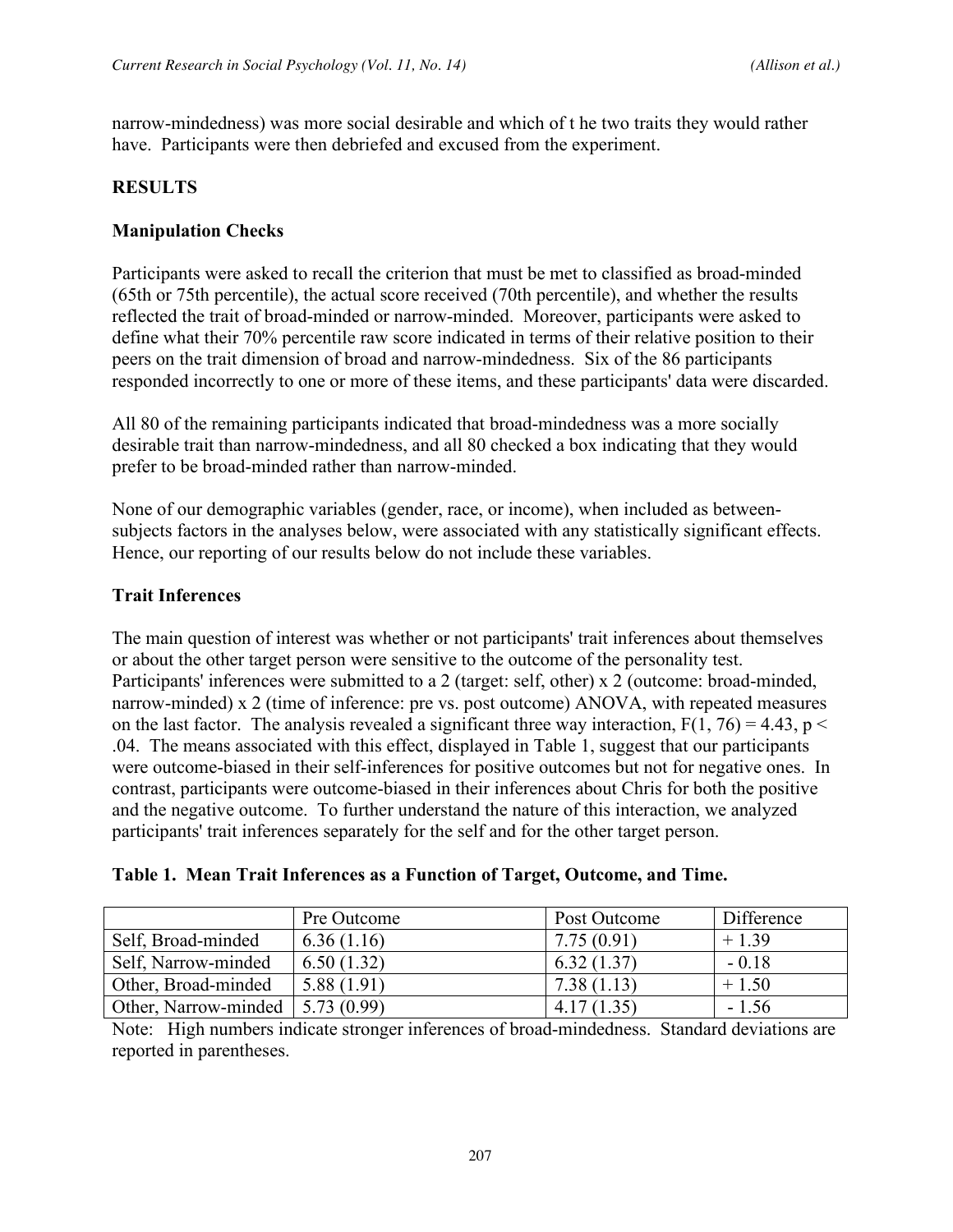#### **Inferences about the Other Target**

The analysis of trait judgments about the other target (Chris) revealed a significant two way interaction between outcome and time of trait rating,  $F(1, 38) = 48.46$ ,  $p < .001$ , indicating that participants' trait inferences about Chris were influenced by the outcome (both positive and negative) of the personality test. When the outcome revealed Chris to be broad-minded, they rated him as more broad-minded after learning this outcome  $(M = 7.38)$  than they did initially  $(M)$  $= 5.88$ ), p $\leq$  01. In addition, when they learned that the outcome revealed Chris to be narrowminded, they rated him as more narrow-minded after learning the outcome  $(M = 4.17)$  than they did before  $(M = 5.73)$ ,  $p < .01$ . Participants' inferences about Chris were biased by both positive and negative outcomes despite knowing in both outcome conditions that his raw score placed him in the 70th percentile among his peers on the trait dimension of broad-mindedness.

#### **Inferences About the Self**

A different pattern of results was found when participants were asked to make trait judgments about themselves. Although participants' trait inferences about themselves were also affected by outcomes, these inferences were outcome-biased only when the outcome implied the presence of a positive trait. The two way interaction between outcome valence and time of trait rating was significant,  $F(1, 38) = 5.45$ ,  $p < .03$ . This interaction revealed that when participants were informed that their 70th percentile score signified a broad-minded outcome, they rated themselves as more broad-minded after receiving the outcome  $(M = 7.75)$  than prior to receiving it ( $M = 6.38$ ),  $p < 0.01$ . However, when this same 70th percentile score signified that participants were narrow-minded, they were just as likely to rate themselves as moderately broad-minded after receiving this outcome (M = 6.32) as they were prior to receiving it (M = 6.50), F < 1. In short, our participants make trait judgments about themselves that were outcome-biased when the outcome suggested that they possessed a positive trait but not when it suggested their possession of a negative trait.

#### **Judgments of Trait Certainty, Importance, and Validity**

Were participants especially likely to draw outcome-biased self-inferences when they were uncertain about where they stood on the trait dimension? The answer appears to be yes. We computed the difference between participants' self-inferences before and after receiving outcome feedback, and these difference scores were found to be negatively correlated with their ratings of certainty,  $r = -0.26$ ,  $p < 0.05$ . Thus, the more confident participants were about their position on the trait dimension, the less their inferences were influenced by the outcome. In addition, participants' ratings of the importance of the trait dimension were marginally related to their sensitivity to outcomes,  $r = -.21$ ,  $p < .07$ . The greater the importance that participants assigned to the trait, the smaller their outcome-biased self-judgments.

Did participants rate the personality test as more valid when it produced a positive outcome for them than when it yielded a negative outcome? The answer is yes. Participants judged the test as more valid when the outcome revealed that they were broad-minded ( $M = 6.65$ ) than when it revealed narrow-mindedness ( $M = 5.50$ ),  $F(1, 38) = 4.76$ ,  $p < .04$ . Moreover, participants' validity ratings were negatively correlated with their inference difference scores,  $r = -.45$ ,  $p <$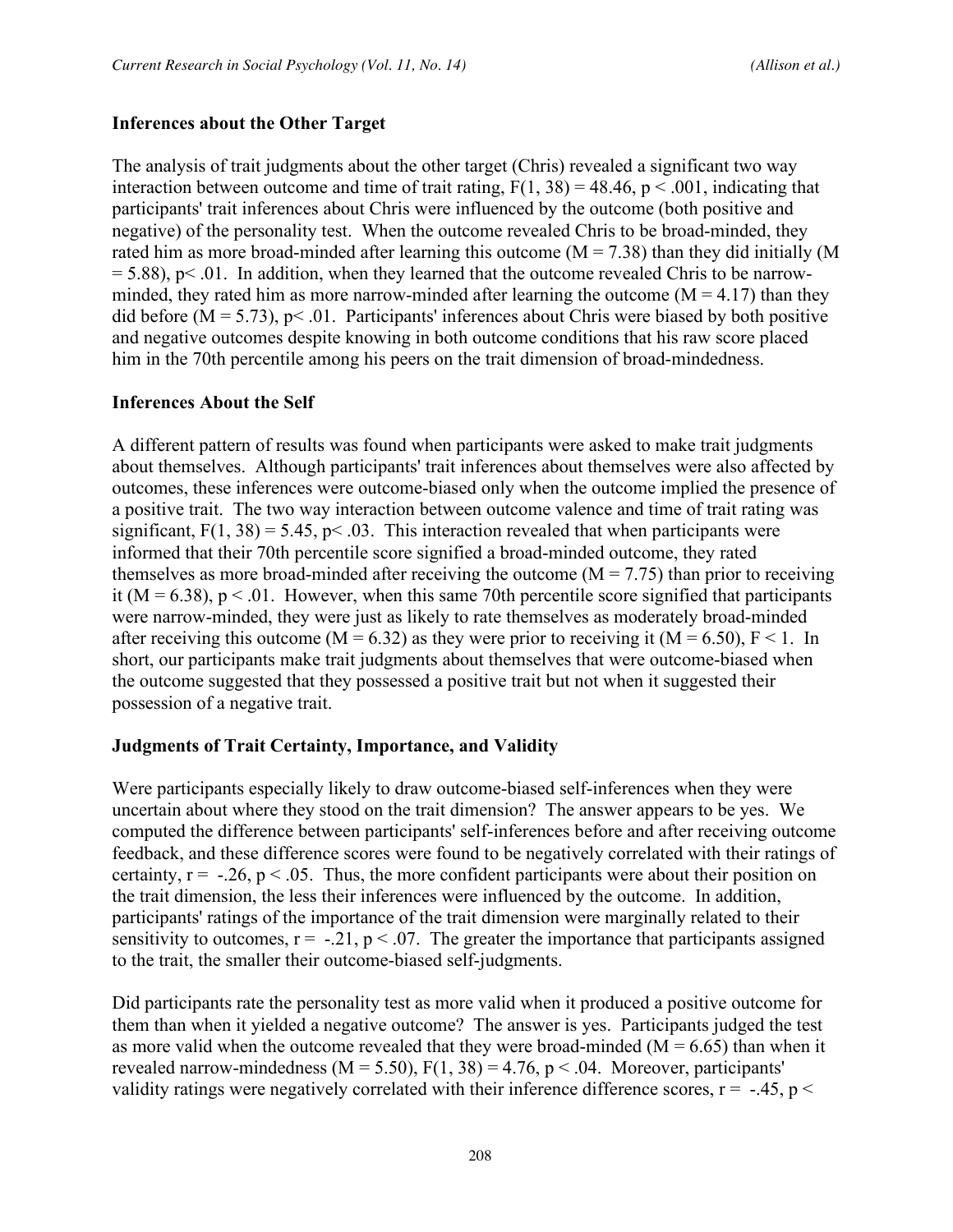.01, indicating that the more valid they judged the test to be, the more their inferences were likely to change in response to outcomes. To test whether participants' validity ratings may have mediated the effects of the outcome on their self-inferences, we next conducted an analysis of covariance with participants' validity ratings as the covariate. The results revealed that validity judgments significantly affected inferences,  $F(1, 37) = 28.46$ ,  $p < .001$ , and that the previously significant effect of the outcome on inferences diminished considerably when controlling for validity ratings,  $F(1, 37) = 1.40$ ,  $p = 0.24$ . This finding suggests that participants' perceptions of the test's validity may have assumed a mediating role in producing outcome-biased judgments about the self.

### **DISCUSSION**

The results of our experiment suggest that at least two conditions exist that foster the formation of outcome-biased self-inferences. The first condition is the self-enhancing qualities of the trait dimension; the more the outcome reflects a trait dimension that enhances or protects the self, the greater the outcome-biased self-judgment. The second condition involves the degree to which the trait dimension implicated by the outcome is central to one's self-concept; the less central the dimension, the greater the outcome-biased self-judgment.

When presented with a socially desirable personality outcome, participants were quick to internalize the outcome and claim the positive trait to an even greater degree than they did prior to the outcome. In this instance, participants' processing goals were clearly centered on affirming and reinforcing a favorable self-image. Participants may have made outcome-biased self-inferences for the positive trait because they judged the personality test to have greater validity when it produced a positive outcome than when it produced a negative one. Our data are therefore consistent with the results of Mackie et al. (2001), who found that outcome-biased trait inferences were stronger in magnitude to the extent that participants judged the mechanism for generating the outcome to be diagnostic of the target trait. In making judgments about the self, people appear to use selectively information that will produce the most favorable judgment (even if it is a biased judgment) and they do so to the extent that they perceive the source of the information to be valid and reputable.

The results of our experiment are consistent with recent theoretical work on the processes by which people judge whether a trait is self-descriptive. Klein and Loftus (1993) proposed that the psychological mechanisms implicated in forming self-descriptive trait judgments differ as a function of people's familiarity and experience with the trait dimension in question (see also Klein, Sherman, & Loftus, 1996). When people have little familiarity with a trait dimension and are asked to judge themselves on the dimension, they access any trait relevant experiences that are available in memory and base their judgments on these specific experiences. Klein and Loftus labeled this an exemplar model of arriving at self-judgments. In contrast, when people are highly familiar with a trait dimension and are given the task of judging themselves, they access an abstract summary representation in memory that serves as the basis of their selfjudgments. Klein and Loftus call this an abstraction model of reaching judgments about the self.

From these theoretical considerations, we propose that an exemplar based process of arriving at self-judgments is more likely than an abstraction based process to engender outcome-biased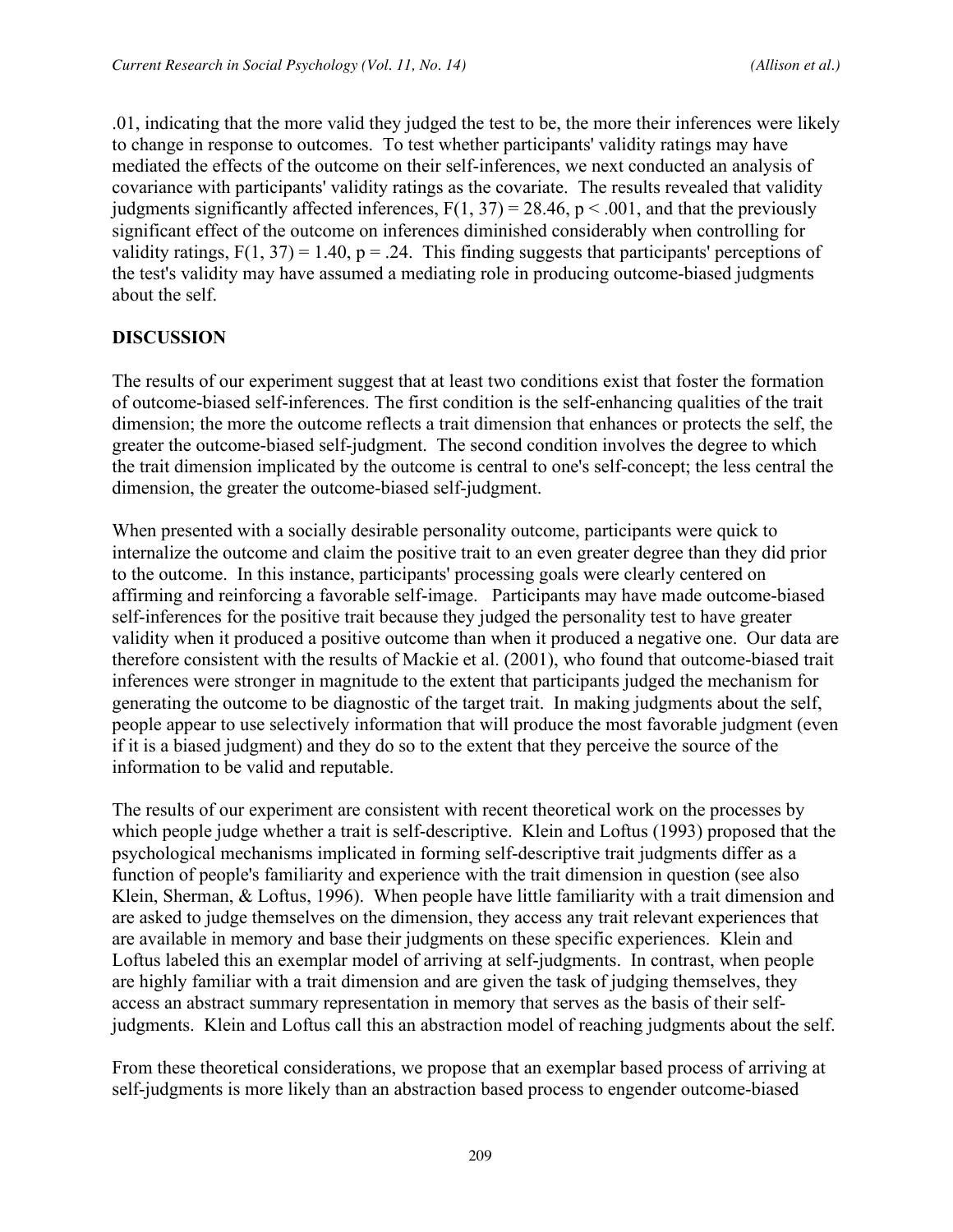inferences. Klein and Loftus (1993) argue that exemplar based processes consist of the act of accessing individual behaviors exemplifying the trait under consideration. We propose that the outcomes of a behavior serve as a psychologically more meaningful and potent exemplar than the behavior itself. If so, outcomes should play a more pivotal role in influencing self-judgments about traits with which people have little familiarity and experience. In contrast to exemplar based processes, abstraction based processes do not involve the retrieval of specific experiences associated with the trait dimension under consideration. As a result, outcome information should have little impact on self-judgment processes involving highly familiar trait dimensions insofar as these trait judgments implicate previously established summary representations only.

Given that outcome-biased inferences about social groups have been shown to be a useful mechanism for undermining damaging stereotypic conceptions of groups (Mackie et al., 1990, 1992a, 1992b), it seems reasonable that outcome-biased judgments about the self could prove useful as a therapeutic tool for promoting self-concept change. The tendency to focus on outcome information only when it is self-flattering may represent a fruitful strategy for preserving self-esteem, and it may represent one of many cognitive strategies that go awry among depressed individuals (Burns, 1980). Finding ways to alter dysfunctional self-concepts by manipulating or highlighting information bearing on outcomes would seem to be a promising direction for future research.

# **REFERENCES**

Allison, S.T., Mackie, D.M., & Messick, D.M. (1996). Outcome-biases in social perception: Implications for dispositional inference, stereotyping, attitude change, and social behavior. In M. Zanna (Ed.), *Advances in Experimental Social Psychology*. (Vol. 28; pp. 53 94). San Diego: Academic Press.

Allison, S.T., & Messick, D.M. (1985). The group attribution error. *Journal of Experimental Social Psychology*, 21, 563 579.

Allison, S.T., Worth, L.T., & King, M.W.C. (1990). Group decisions as social inference heuristics. *Journal of Personality and Social Psychology*, 58, 801 811.

Andersen, S. M., & Ross, L. (1984). Self-knowledge and social inference: I. The impact of cognitive/affective and behavioral data. *Journal of Personality and Social Psychology*, 46, 280 293.

Baron, J., & Hershey, J. C. (1988). Outcome-bias in decision evaluation. *Journal of Personality and Social Psychology*, 54, 569 579.

Beggan, J. K., & Allison, S. T. (1993). The landslide victory that wasn't: The bias toward consistency in recall of election support. *Journal of Applied Social Psychology*, 23, 669 677.

Bem, D. J. (1972). Self-perception theory. In L. Berkowitz (Ed.) *Advances in Experimental Social Psychology* (Vol. 6). New York: Academic Press.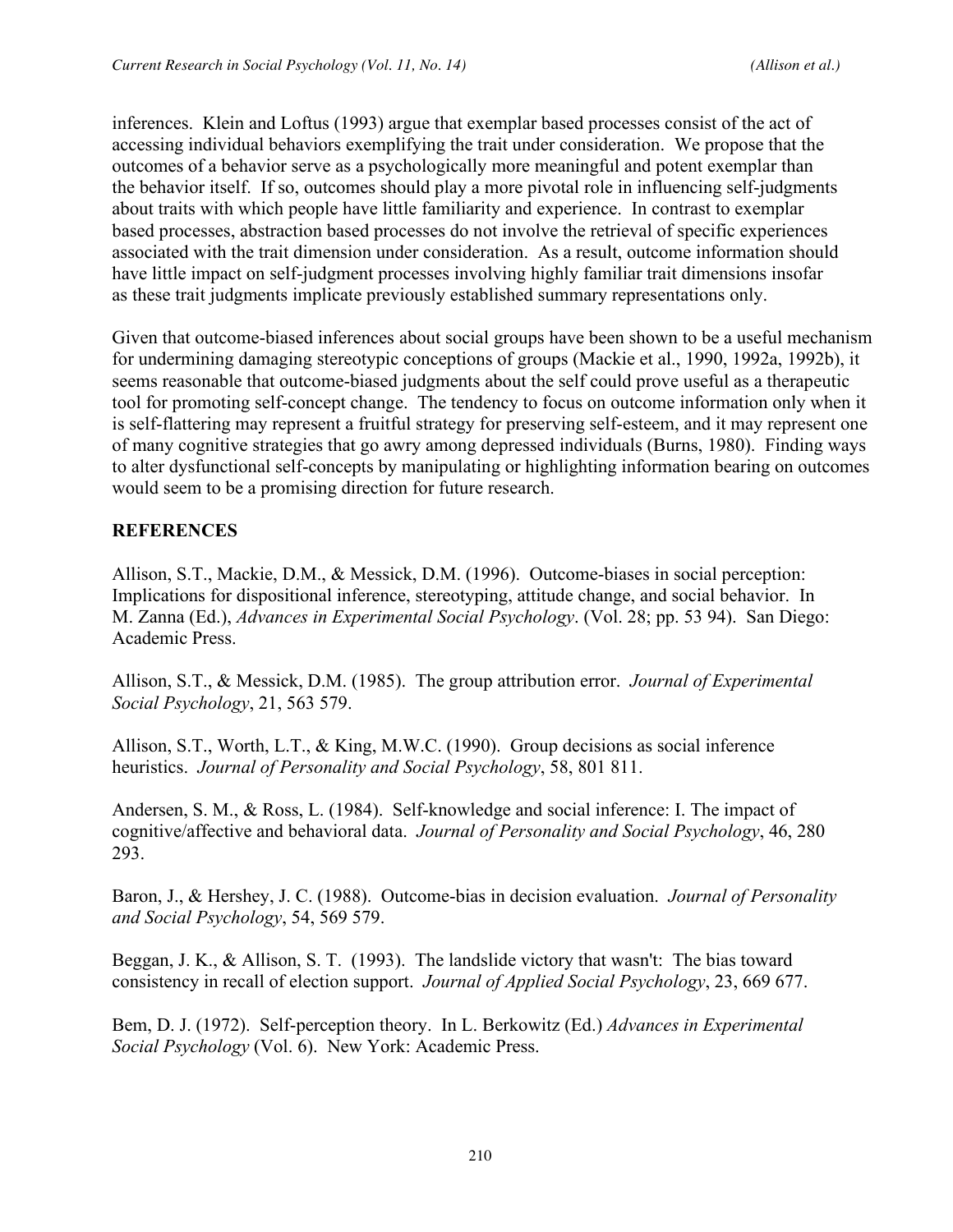Bradley, G. W. (1978). Self-serving biases in the attribution process: A reexamination of the fact or fiction question. *Journal of Personality and Social Psychology*, 36, 56 71.

Burns, D. D. (1980). *Feeling good: The new mood therapy*. New York: William Morrow.

Chaiken, S., Liberman, A., & Eagly, A.H. (1989). Heuristic and systematic information processing within and beyond the persuasion context. In J. S. Uleman & J.A. Bargh (Eds.), *Unintended thought* (pp. 212 252). New York: Guilford Press.

Fischhoff, B. (1975). Hindsight does not equal foresight: The effect of outcome knowledge on judgment under uncertainty. *Journal of Experimental Psychology: Human Perception and Performance*, 1, 288 299.

Gilbert, D. T. (1989). Thinking lightly about others: Automatic components of the social inference process. In J. S. Uleman & J. A. Bargh (Eds.), *Unintended thought: Limits of awareness, intention, and control* (pp. 189 211). New York: Guilford.

Gilbert, D. T., & Malone, P. S. (1995). The correspondence bias. *Psychological Bulletin*, 117, 21 38.

Heider, F. (1958). *The psychology of interpersonal relations*. New York: Wiley.

Jones, E. E. (1979). The rocky road from acts to dispositions. *American Psychologist*, 34, 107 117.

Jones, E. E., & Harris, V. A. (1967). The attribution of attitudes. *Journal of Experimental Social Psychology*, 3, 1 24.

Kahneman, D., & Tversky, A. (1973). On the psychology of prediction. *Psychological Review*, 80, 237 251.

Klein, S. B., & Loftus, J. (1993). Behavioral experience and trait judgments about the self. *Personality and Social Psychology Bulletin*, 19, 740 745.

Klein, S. B., Sherman, J. W., & Loftus, J. (1996). The role of episodic and semantic memory in the development of trait self knowledge. *Social Cognition*, 14, 277 291.

Klein, W. M. & Kunda, Z. (1993). Maintaining self-serving social comparisons: Biased reconstruction of one's past behaviors. *Personality and Social Psychology Bulletin*, 19, 732 739.

Knight, J. A., & Vallacher, R. R. (1981). Interpersonal engagement in social perception: The consquence of getting into the action. *Journal of Personality and Social Psychology*, 40, 990 999.

Kruglanski, A. W. (1989). *Lay epistemics and human knowledge: Cognitive and motivational biases*. New York: Plenum Press.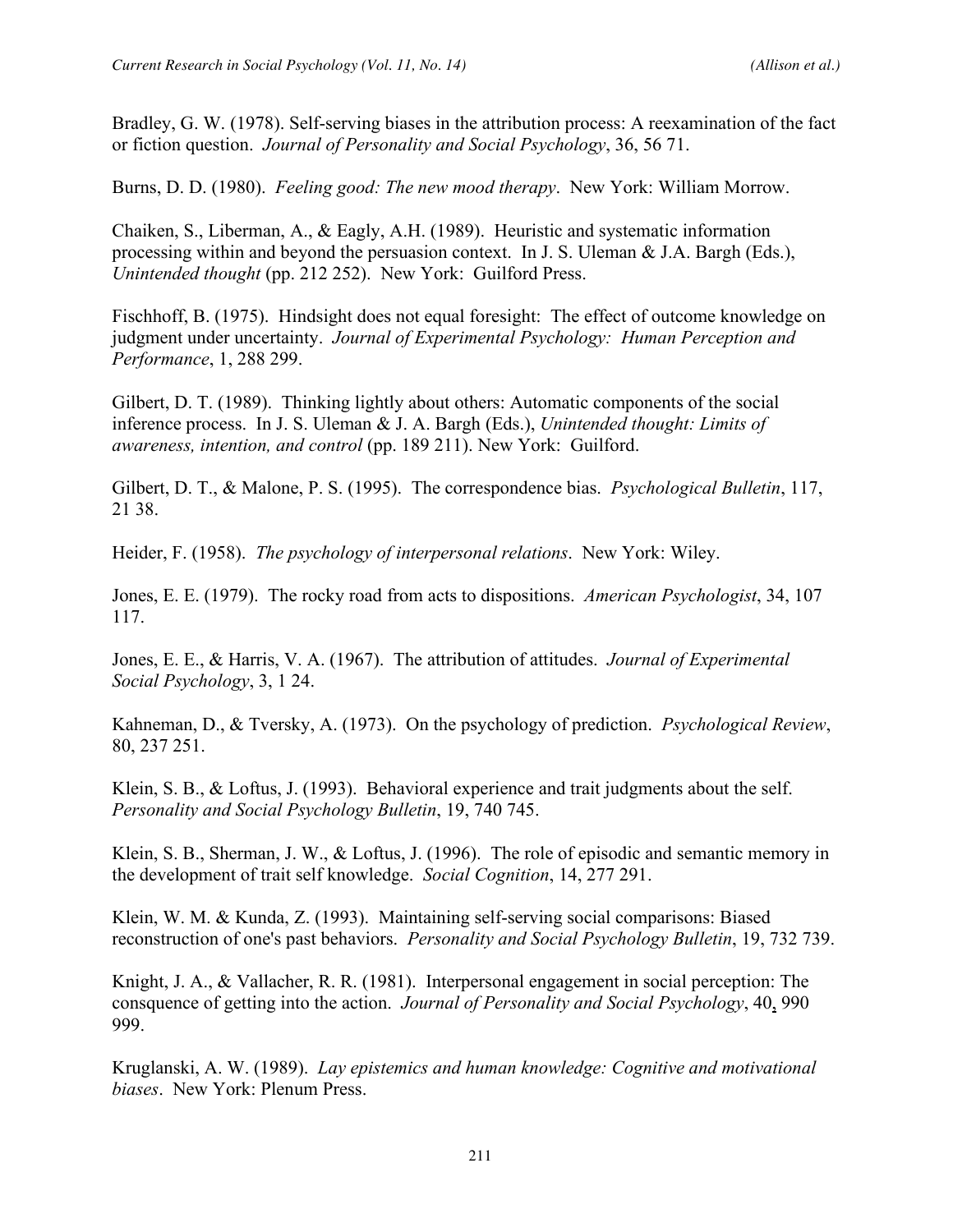Kunda, Z. (1987). Motivated inference: Self-serving generation and evaluation of causal theories. *Journal of Personality & Social Psychology*. 53, 636 647.

Lerner, M. J., & Miller, D. T. (1978). Just world research and the attribution process: Looking back and ahead. *Psychological Bulletin*, 85, 1030 1051.

Linville, P. W., & Carlston, D. E. (1994). Social cognition of the self. In P. Devine, D. Hamilton, & T. Ostrom (Eds.), *Social cognition: Impact on social psychology* (pp. 143 193). San Diego: Academic Press.

Mackie, D. M., & Ahn, M. N. (1998). Ingroup and outcome inferences: When ingroup bias overwhelms outcome-bias. *European Journal of Social Psychology*, 28, 343 360.

Mackie, D. M., Ahn, M. N., Asuncion, A., & Allison, S. T. (2001). The impact of perceiver attitude on outcome-biased trait inferences. *Social Cognition*, 19, 71 93.

Mackie, D. M., & Allison, S. T. (1987). Group attribution errors and the illusion of group attitude change. *Journal of Experimental Social Psychology*, 23, 460 480.

Mackie, D.M., Allison, S., Worth, L., & Asuncion, A. (1992a). The generalization of outcomebiased counter stereotypic inferences. *Journal of Experimental Social Psychology*, 28, 43 64.

Mackie, D.M., Allison, S., Worth, L., & Asuncion, A. (1992b). The impact of outcome-biases on counterstereotypic inferences about groups. *Personality and Social Psychology Bulletin*, 18, 44 51.

Mackie, D.M., Worth, L.T., & Allison, S.T. (1990). Outcome-biased inferences and the perception of change in groups. *Social Cognition*, 8, 325 342.

Markus, H. (1977). Self-schemata and processing information about the self. *Journal of Personality and Social Psychology*, 35, 63 78.

McHoskey, J.W., & Miller, A.G. (1994). Effects of constraint identification, processing mode, expectancies, and intragroup variability on attributions toward group members. *Personality and Social Psychology Bulletin*, 20, 266 276.

Miller, D. T., & Ross, M. (1975). Self-serving biases in attribution of causality: Fact or fiction? *Psychological Bulletin*, 82, 213 225.

 Ross, L. (1977). The intuitive psychologist and his shortcomings: Distortions in the attribution process. In L. Berkowitz (Ed.), *Advances in experimental social psychology* (Vol. 10). New York: Academic Press.

Schroth, H., & Messick, D. M. (1994). *Attribution of group attitudes from active versus passive decisions*. Unpublished manuscript, Northwestern University.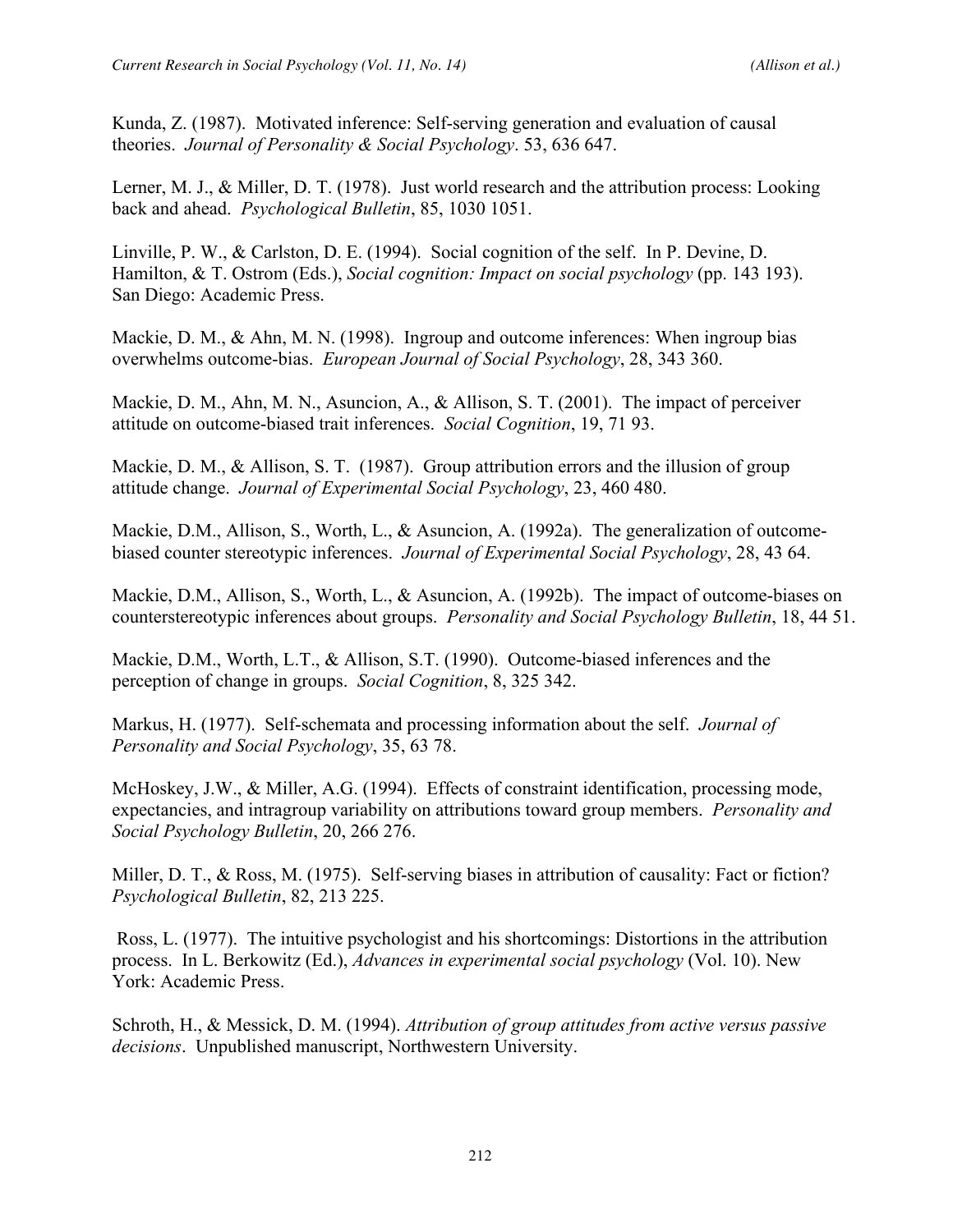Walster, E. (1966). The assignment of responsibility for an accident. *Journal of Personality and Social Psychology*, 3, 73 79.

Zuckerman, M. (1979). Attribution of success and failure revisited, or: The motivational bias is alive and well in attribution theory. *Journal of Personality*, 47, 245 287.

### **APPENDIX A: Survey Instrument Used to Measure Broad & Narrow-Mindedness Self-Ratings**

How friendly are you? EXTREMELY UNFRIENDLY 1-2-3-4-5-6-7-8-9 EXTREMELY FRIENDLY

How smart are you? EXTREMELY STUPID 1-2-3-4-5-6-7-8-9 EXTREMELY SMART

How talkative are you? EXTREMELY QUIET 1-2-3-4-5-6-7-8-9 EXTREMELY TALKATIVE

How mature are you? EXTREMELY IMMATURE 1-2-3-4-5-6-7-8-9 EXTREMELY MATURE

How flexible are you? EXTREMELY STUBBORN 1-2-3-4-5-6-7-8-9 EXTREMELY FLEXIBLE

How ambitious are you? EXTREMELY NOT 1-2-3-4-5-6-7-8-9 EXTREMELY AMBITIOUS

How energetic are you? EXTREMELY LAZY 1-2-3-4-5-6-7-8-9 EXTREMELY ENERGETIC

How broad-minded are you? EXTREMELY NARROW-MINDED 1-2-3-4-5-6-7-8-9 EXTREMELY-BROADMINDED

How intuitive are you? EXTREMELY UNINTUITIVE 1-2-3-4-5-6-7-8-9 EXTREMELY INTUITIVE

How artistic are you? EXTREMELY UNARTISTIC 1-2-3-4-5-6-7-8-9 EXTREMELY ARTISTIC

How empathetic are you? EXTREMELY UNEMPATHETIC 1-2-3-4-5-6-7-8-9 EXTREMELY FRIENDLY

How moody are you? EXTREMELY UNFRIENDLY 1-2-3-4-5-6-7-8-9 EXTREMELY EMPATHETIC

How introspective are you? EXTREMELY NOT 1-2-3-4-5-6-7-8-9 EXTREMELY INTROSPECTIVE